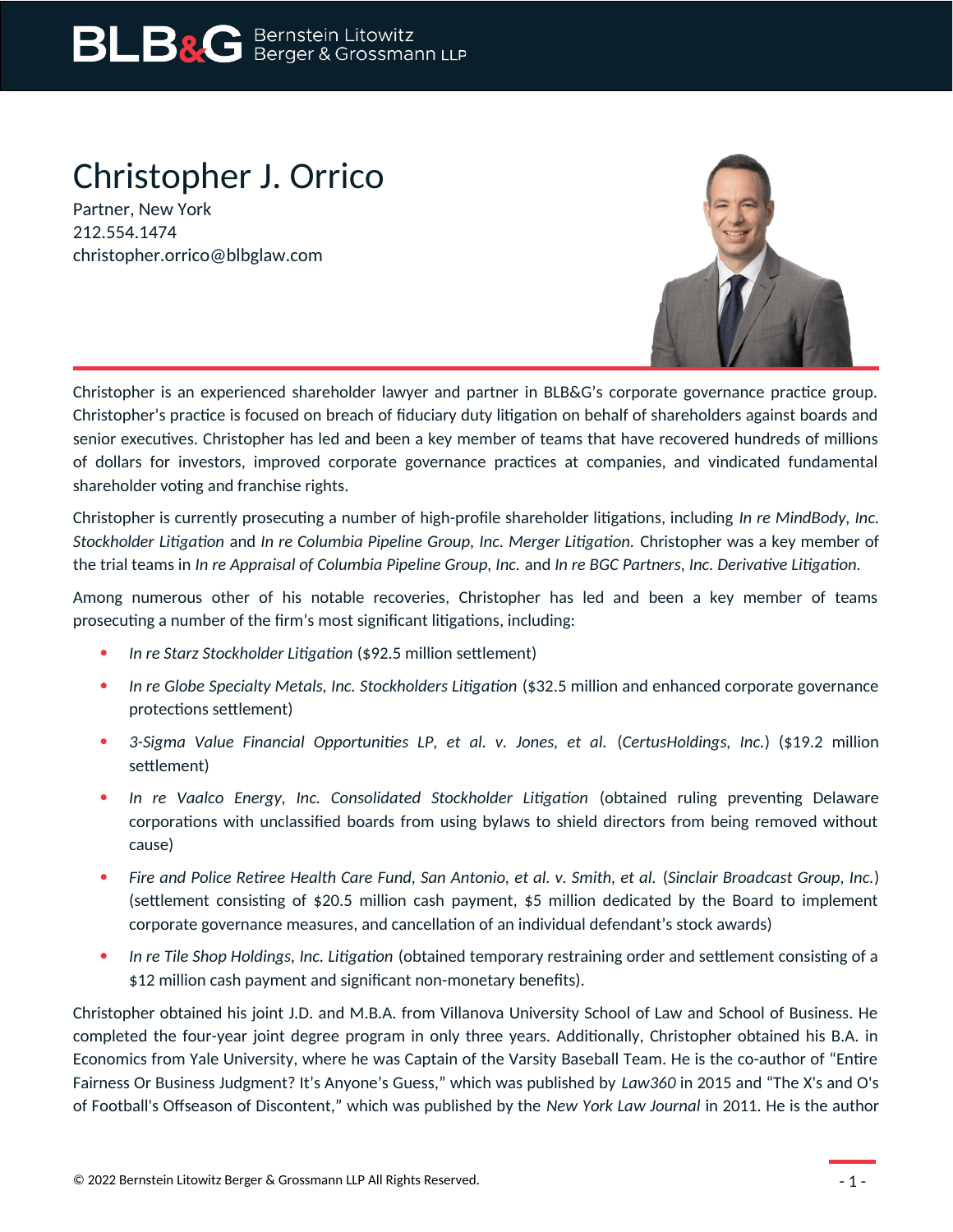

of "[If You Ain't Cheating You Ain't Trying!](https://www.blbglaw.com/news/publications/2016-08-30-if-you-aint-cheating-you-aint-trying-reputation-in-tatters-no-problem-wall-streets-masters-of-the-universe-are-at-it-again-this-time-pulling-the-strings-to-manipulate-benchmark-rates-and-financial-instruments-by-cj-orrico/_res/id=File1)" and ["The Shifting Meaning of 'Fair Value,' From Corwin to Dell: Recent](https://www.blbglaw.com/news/publications/data/00222/_res/id=File1/Advocate_winter2018_Lebovitch_Orrico_Zayenchik.pdf) [Rulings and Reversals in Delaware's Courts May Spell Trouble for Investors,](https://www.blbglaw.com/news/publications/data/00222/_res/id=File1/Advocate_winter2018_Lebovitch_Orrico_Zayenchik.pdf)" which were published by *The Advocate for Institutional Investors* in 2016 and 2018, respectively.

Christopher serves as a guest lecturer on shareholder rights and corporate litigation at the Villanova University School of Law and the University of Connecticut School of Law. Christopher is also a member of the American Bar Association, the New York State Bar Association and the Connecticut Bar Association, as well as the National Italian American Foundation. He is a member of the Villanova Law Alumni Mentoring Program.

In recognition of his accomplishments, Christopher has been named by Thomson Reuters to the "Rising Star" *Super Lawyers* list since 2015 and was recently chosen by *Benchmark Litigation* for its 2021 "40 & Under Hot List."

## **Education**

- Villanova University School of Law, 2009, J.D.
- Villanova University School of Business, 2009, MBA
- Yale University, 2005, B.A., Economics

## **Admissions**

- New York
- Connecticut

#### **News**

- January 26, 2021 BLB&G Announces Elevation of Four Partners and One Senior Counsel
- January 24, 2020 BLB&G Announces Elevation of Two Partners and Four Senior Counsel

## **Publications**

- March 9, 2018 "The Shifting Meaning of 'Fair Value,' From Corwin to Dell: Recent Rulings and Reversals in Delaware's Courts May Spell Trouble for Investors" by Mark Lebovitch, Christopher J. Orrico, and Alla Zayenchik Published in *The Advocate for Institutional Investors*
- August 30, 2016 "If You Ain't Cheating, You Ain't Trying: Reputation in Tatters? No Problem! Wall Street's Masters of the Universe Are At It Again - This Time Pulling The Strings To Manipulate Benchmark Rates And Financial Instruments" by Christopher J. Orrico

#### **Awards**

- June 9, 2022 The Legal 500 Again Ranks BLB&G a National Tier 1 Firm for Securities Litigation and M&A Litigation
- June 1, 2022 *Law360* Profiles Christopher Orrico as Part of Series Honoring 2022 Rising Star Award **Winners**
- May 31, 2022 *Law360* Names BLB&G Partners Christopher Orrico and Scott Foglietta to 2022 "Rising Stars" List